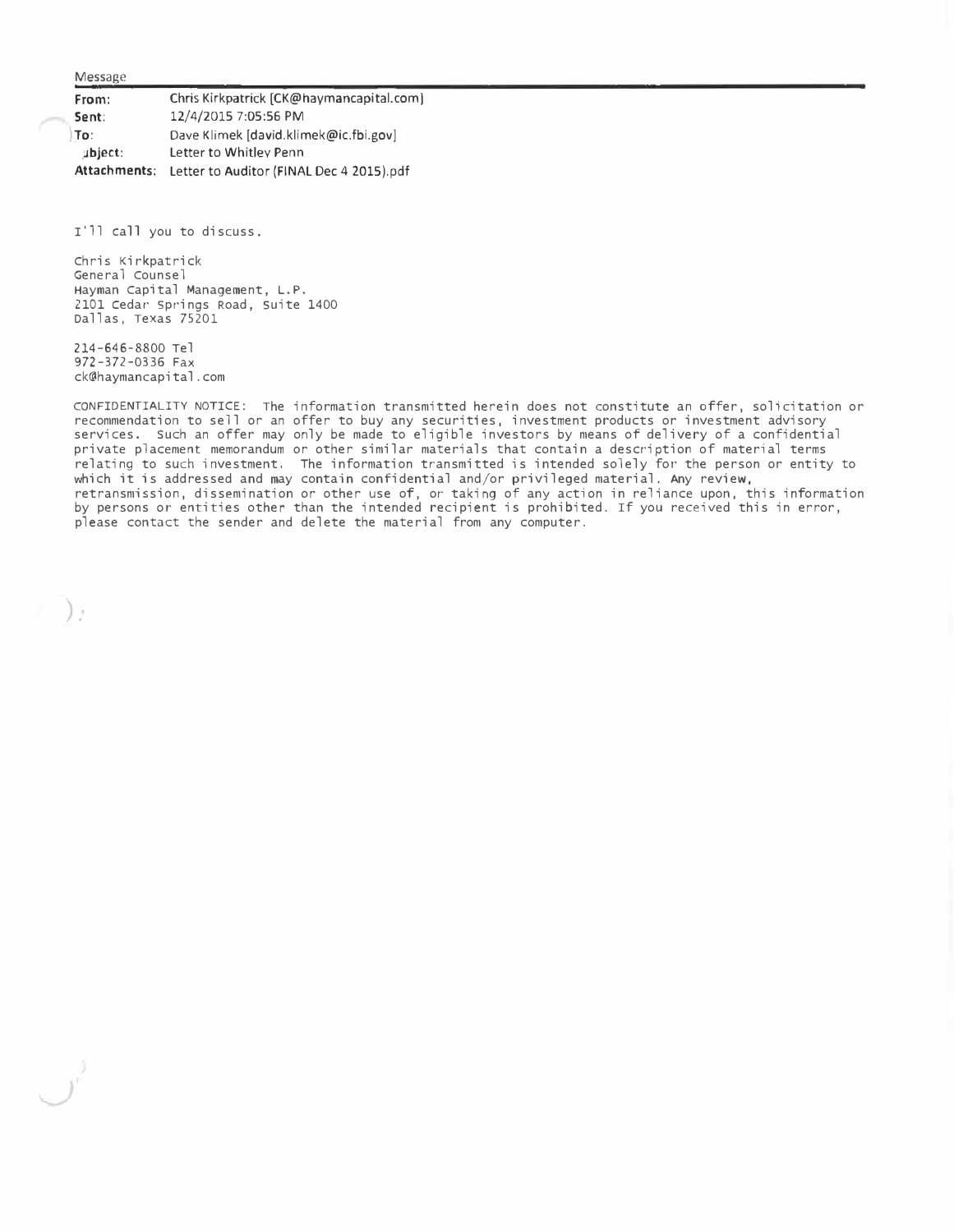## December 4, 2015

Mr. Larry Autrey Managing Partner Whitley Penn LLP 8343 Douglas Avenue, Suite 400 Dallas, Texas 75225

Mr. James Penn Mr. B. Glen Whitley 1400 West 7th Street, Suite 400 Fort Worth, Texas 76102

## Gentlemen:

 $\left| \right\rangle$ 

*j* 

On November 24, 2015, Uniled Development Funding Ill, L.P. ("UDF Ill"), United Development Funding IV ("UDF IV''), United Development Funding Income Fund V ("UDF V"), and United Mortgage Trust ("UMT") (collectively, the "Companies") each filed an 8-K with the Securities and Exchange Commission ("SEC") stating that Whitley Penn, LLP "has declined to stand for reappointment as the Company's independent registered public accounting firm," and its deciination was "accepted by the Company's audit committee." These 8-Ks further state that

(i) there were no disagreements between the [Companies) and Whitley Penn on any matters of accounting principles or practices, financial statement disclosure or auditing scope or procedure, which disagreements, if not resolved to the satisfaction of Whitley Penn, would have caused Whitley Penn to make reference to the subject matter of the disagreement in its report on the [Company]'s consolidated financial statements, and (ii) there were no "reportable events' as that term is defined in Item  $304(a)(1)(v)$  of Regulation S-K.

Whitley Penn acknowledged the filings and agreed "with the statements concerning our firm contained therein."

As you know, the Companies are affiliates of each other, externally managed or advised by the same principal group of related individuals, and generally engage in the business of unregulated lending to residential real estate developers, primarily in North Texas and to the same, small group of developers. A review of the Companies' periodic filings (Forms 10- K, 10-Q, 8-K, proxy statements and offering documents, collectively, the "Filings") filed with the SEC, a review of county property records ( central appraisal districts and deed recordings) and visits to numerous project and development sites raises a number of serious questions about (i) the legitimacy of the financial and other relationships between affiliated entities and individuals and (ii) apparent accounting irregularities. In addition to potentially significant issues regarding the adequacy of the disclosures in the Filings, it also appears that there may be material misstatements in the audited financial statements for the fiscal years ending 2012, 2013 and 2014, as well as the interim quarterly filings for the same periods. These issues raise serious concerns about Whitley Penn's prior audit work, but, more importantly, Whitley Penn's specific representations to shareholders and the public markel Lhat Lhere were no "disagreemenls belween Lhe [Companies] and Whitley Penn" and no "reportable events." As discussed below, there are a number of apparent irregularities that give rise to questions as to (i) whether Whitley Penn had a reasonable basis for making the representations contained in the Companies' Forms 8-K (which shareholders and the market have clearly relied upon) and (ii) whether Whitley Penn intentionally, recklessly or negligently ignored obvious red flags.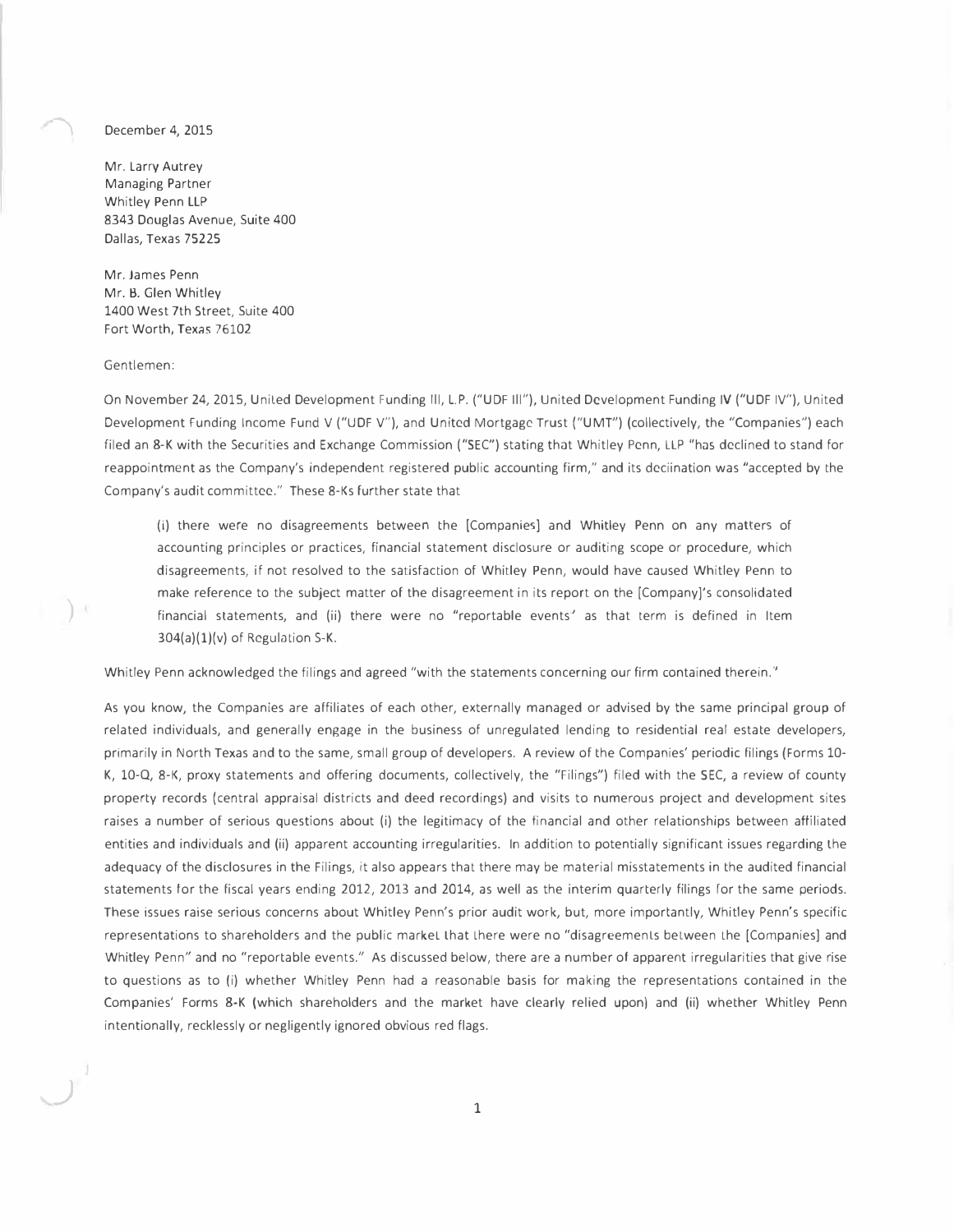## **Entities:**

| United Mortgage Trust                    | 000-32409  | 1301 Municipal Way, Suite 220<br>Grapevine, Texas 76051 | \$182.3 million   |
|------------------------------------------|------------|---------------------------------------------------------|-------------------|
| United Development Funding III, L.P.     | 000-53159  | 1301 Municipal Way, Suite 100<br>Grapevine, Texas 76051 | \$391.6 million   |
| United Development Funding IV            | 001-36472  | 1301 Municipal Way, Suite 100<br>Grapevine, Texas 76051 | \$684.1 million   |
| United Development Funding Income Fund V | 333-194162 | 1301 Municipal Way, Suite 100<br>Grapevine, Texas 76051 | \$55.6<br>million |
|                                          |            | <b>Total Assets</b>                                     | \$1.3<br>billion  |

## **Red Flags:**

*)* 

- The primary assets of the Companies are loans, and the book value of assets appear to be materially overstated, either because the loans have insufficient reserves or have inadequate collateral supporting them.
- Loans appear to accrue larger and larger balances for years {more than doubling in some cases) without ever generating any cash receipts, which lead to questions about the accounting treatment of these loans, including how income is recognized and later capitalized to long-term asset accounts. This raises serious questions about the carrying value of the loans and the potential for materially overstated book value of assets.
- Management fees are assessed on the value of assets under management. If the book value of the Companies' assets is materially overstated, the external manager may have improperly received inflated management fees.
- ۰ UDF IV is not accruing any provision for loan losses despite a material outstanding balance of past due loans {loans that have matured without being repaid or extended).
- UDF III, UDF IV and UMT are not reserving against certain loans that have a high probability of being impaired (e.g. loans that remain outstanding but that have not matured).
- UDF IV's largest borrower is a private real estate developer based in Farmers Branch, Texas which does business under the name of Centurion American through a complex web of affiliated entities, which are controlled by Dallas businessman, Mehrdad Moayedi ("Moayedi") (Moayedi, Centurion American entities and their affiliates are collectively referred to as "Centurion"). Loans to UDF IV's largest borrower, Centurion, do not appear to be armslength transactions. These loans do not appear to be repaid upon maturity, and UDF IV does not appear to receive any compensation for such extensions.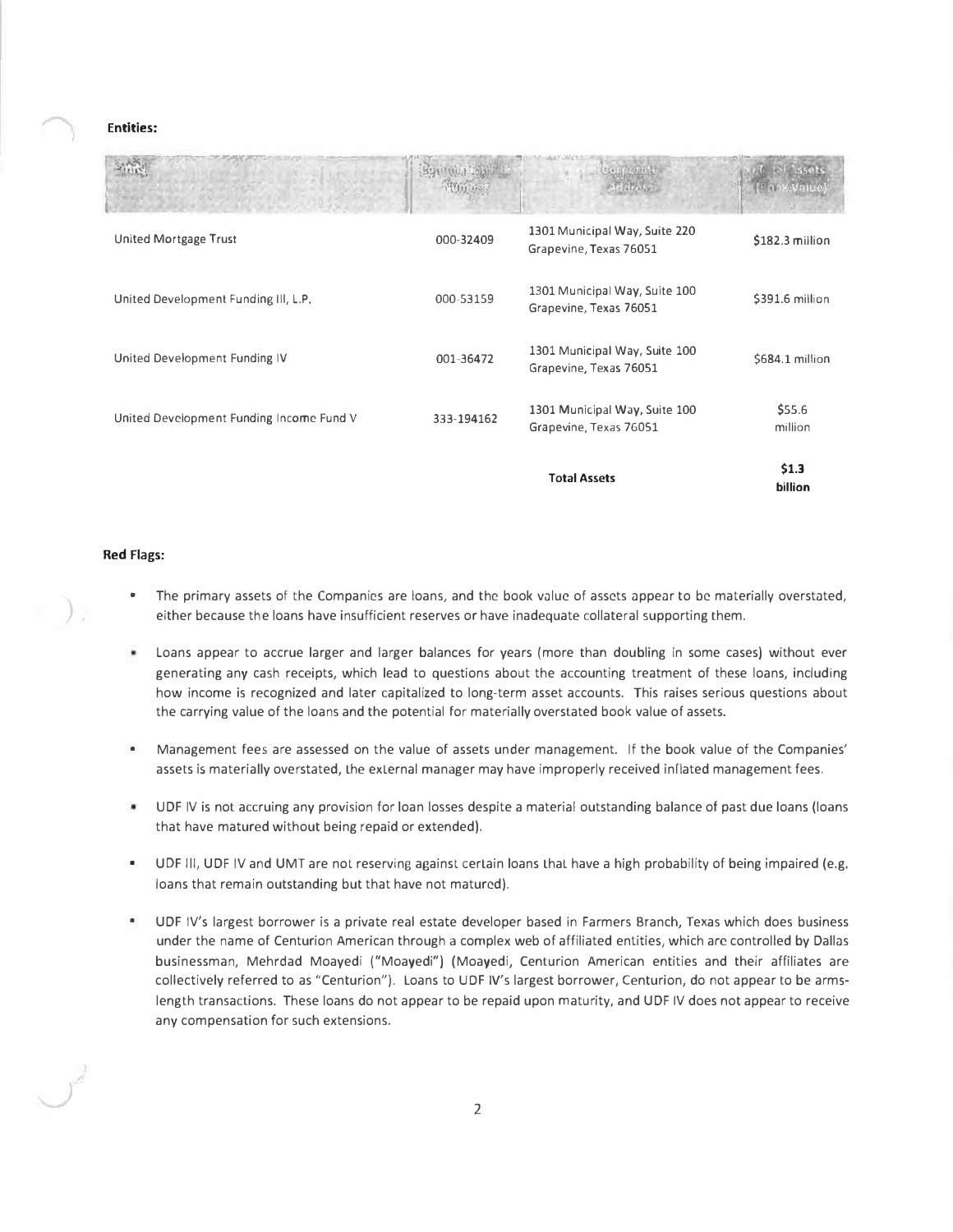- The largest borrower of UDF III represents 43% of loans. The largest borrower of UDF IV represents 67% of loans. The largest borrower of UDF V represents 62% of loans. While this loan concentration is disclosed individually for each of the Companies, it is not disclosed that the largest borrower of each of UDF III, UDF IV and UDF V is one and the same  $-$  Centurion  $-$  and that there exists an inherent default risk across the Companies associated with this concentration in a single borrower. As a consequence, each of the Companies' financial condition appears to be affected by, and dependent on, one another, which also does not appear to be disclosed.
- The largest borrower of each of UDF III, UDF IV and UDF V may be insolvent. This concern is based on, among other information, the fact that (i) over 95% of the loans issued to Centurion by UDF IV are not repaid when the loans mature and become due; (ii) Centurion recently defaulted on a first lien loan due to a third-party lender and a second lien loan due to UDF IV that was secured by land in Denton County, Texas; (iii) several mechanics and materialman's liens have been filed relaled Lo Centurion in various North Texas counties, and (iv) the apparent inability of this borrower to service \$585 million in debt (outstanding principal balance) owed to UDF III and UDF IV (exclusive of any other debts owed to other entities) as well as approximately \$75 million of contractually obligated annual interest expense.
- 100% of UDF IV loans are classified as fully collectable, which is likely a material misrepresentation if the largest borrower is insolvent.
- Material conflicts exist between executives/officers and Centurion, which appear to be negatively affecting shareholders. UDF Ill, UDF IV and UDF V fail to fully disclose the business relationships between their officers and directors and Centurion as required by Auditing Standard No. 18 - Related Parties.
- UDF Ill and UDF IV's second largest "non-affiliated" borrower is a private real estate developer based in Auslin, Texas, whose principal executive is Thomas Buffington ("Buffington"). Six UDF IV loans related to Buffington have matured withoul being extended or repaid based on disclosures in the Form 10-Q filed for the quarter ended September 30, 2015. Buffington appears to account for approximately 10% of UDF IV's total loan assets and has past due loans owed to UDF Ill that represent approximately 25% of UDF Ill's portfolio. The impact of this borrower appears to be material as it is the second largest "non-affiliated" borrower of both UDF Ill and UDF IV.
- On or about October 30, 2015, a lawsuit was filed in Travis County, Texas, against, among others, UDF IV, several Buffington entities and Buffington, individually. See Hanna/Magee L.P. #1 v. BHM Highpointe Ltd., et al. (Cause No. D-1-GN-15-004985). The complaint contains allegations of fraud, breach of contract, tortious interference and fraudulent transfer and also includes specific claims that multiple Buffington entities (that have received loans and currently have outstanding balances owed to UDF IV) are insolvent.
- \* On November 30, 2015, UDF III filed an involuntary bankruptcy petition against an entity controlled by Buffington in the United States Bankruptcy Court for the Western District of Texas. *See In re Lennar Buffington Stonewall Ranch, L.P.* (W.D. Texas 15-11548-hcm). The amount of the claim by UDF Ill against the entity controlled by Buffington was \$106.5 million, which represents approximately 25% of UDF Ill's total assets. Buffington and/or his affiliates have had, and continue to have, a material amount of loans past due owed to both UDF Ill and U DF IV. It appears that neither UDF Ill, nor UDF IV have disclosed (i) the litigation, (ii) the reality of the poor financial condition of its second largest "non-affiliated" borrower or (iii) the material affect this bankruptcy filing may have on the financial conditions of UDF Ill and UDF IV.
- There are disclosure issues regarding the percentage of loans that appear to be secured by unimproved real property. UDF Ill and UDF IV's largest borrower, Centurion, has received over 75 acquisition and development loans that typically bear interest at 13% or higher. In numerous instances, Centurion has not broken ground on the development for 2, 3, 5 and 10 years after having received the 13% loan. This leads to questions about the use of